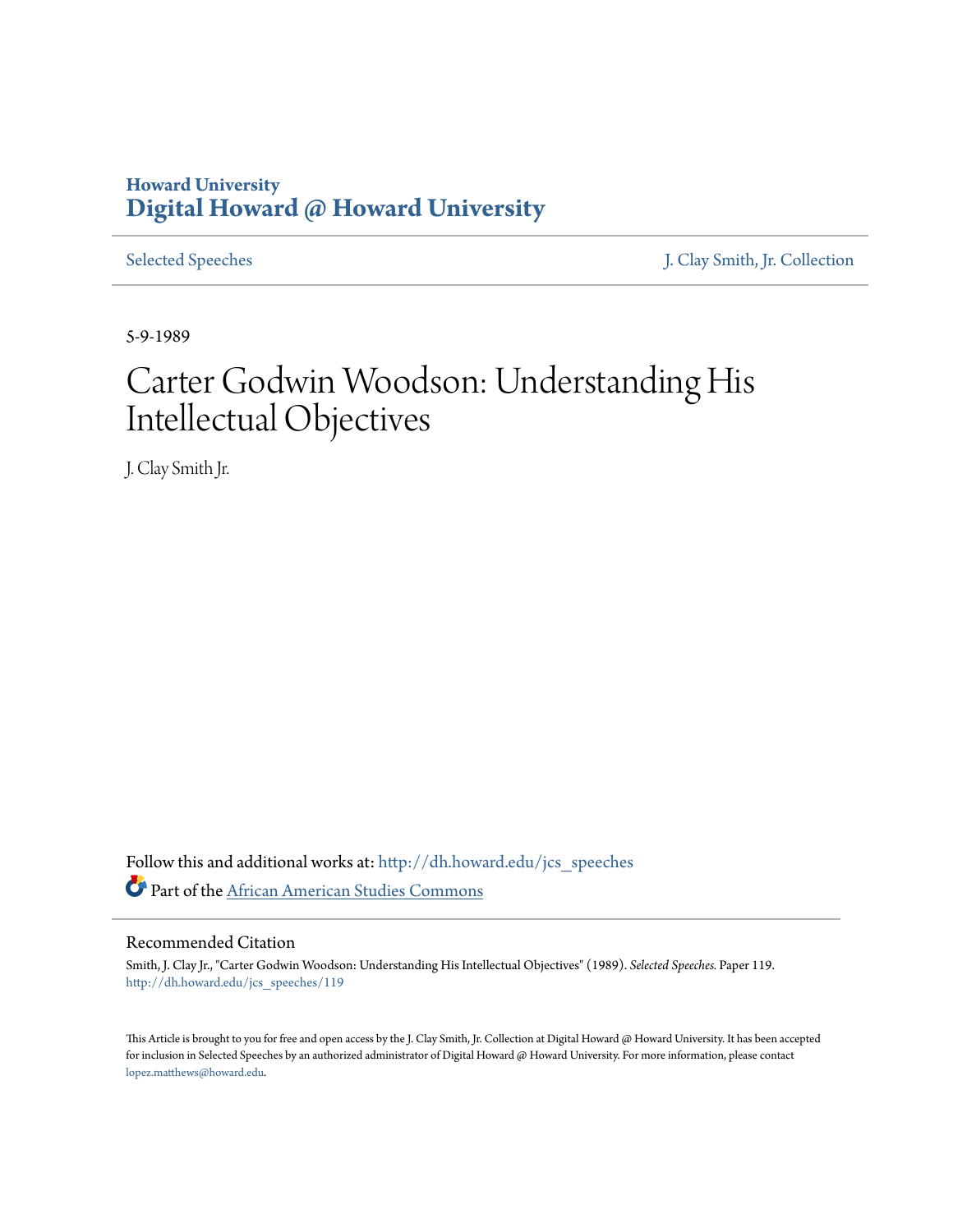$\overline{\mathcal{U}}$ 

Carter Godwin Woodson: Understanding His Intellectual Objectives By: Dr. J. Clay Smith, Jr. Howard University School of Law

#### INTRODUCTION

·' . ."

The legacy of a scholar *is* the work that he or she leaves behind against which their will can be understood. Carter Godwin Woodson was a scholar devoted to African American themes. He left his themes behind in a number of books, articles, speeches which  $\tau_{\mathbf{k}}$  , have influenced a number of other scholars and persons in pursuit of knowledge about black people.

Carter G. Woodson *is* one of the most significant historians that America has ever produced. He stands alone. ~:Today, he is remembered mostly during the month of February, the  $\ddotsc$ \month that Americans celebrate Black History Month. His books are read to identify early black leaders and to extract important facts showing the achievements of black people and the origin of their culture. Yet, a pause sometimes comes when Americans are challenged to answer the question: What was the will, the intellectual objective that Woodson bequeath to his people? The search for this legacy can be found in Woodson's own words.

## Objective of Education and Scholarship

In the area of education and other areas, Carter G. Woodson often urged black Americans not to follow in the path of their white brethren. His advocacy in this regard was not so much that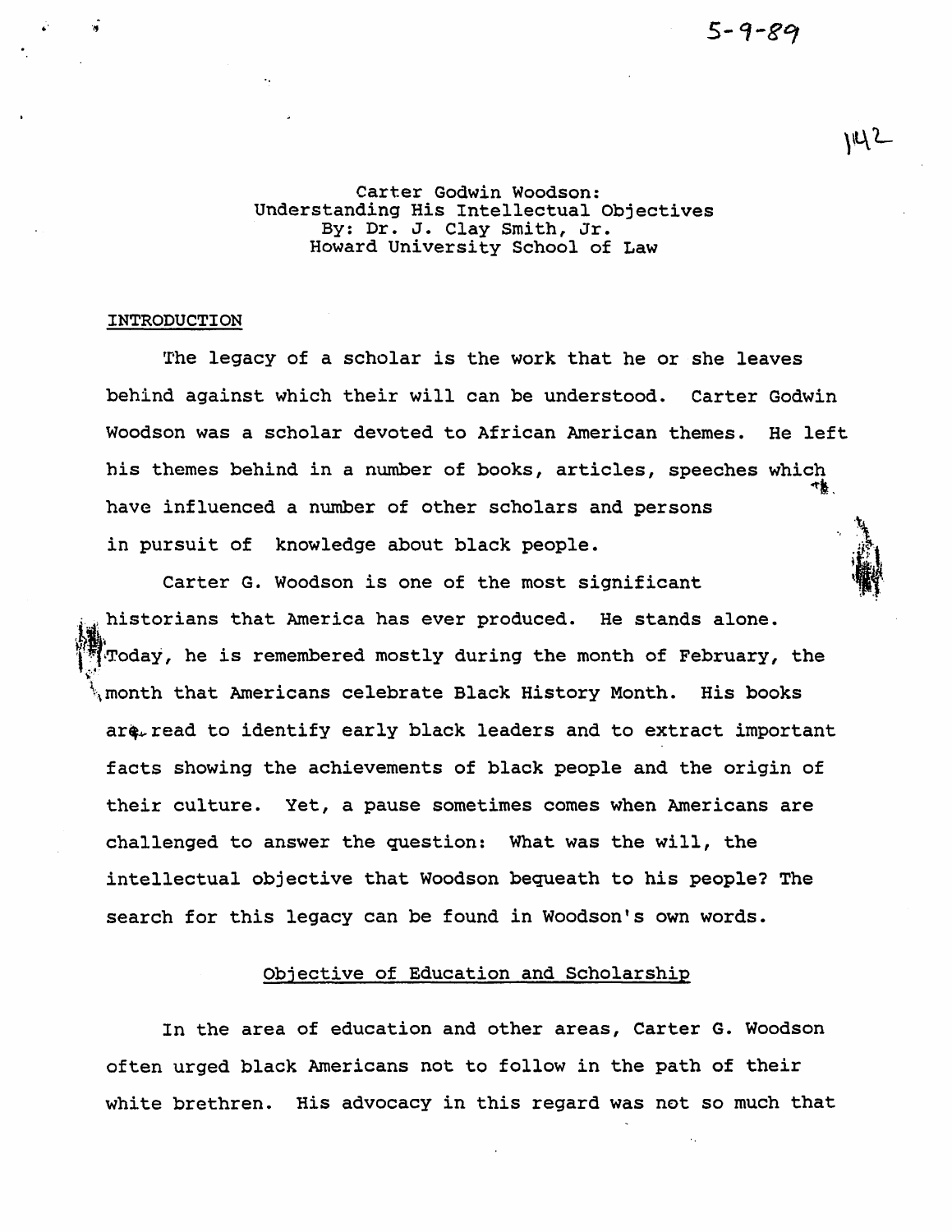white institutions or their traditions had nothing to offer his people, as it was his hope that the "unusual gifts of the race" would be developed, and stand on their own.<sup>1</sup> Carter Woodson wanted the world to know "What the Negro is good for." $2$  Woodson urged black people to stand up and to proclaim for themselves who they were, what their objectives were, and how they were going to survive when they executed on their agenda. His hope was that black Americans as a group would launch their ideas and energy to secure for themselves a stake in American, indeed, the world. Thus, Woodson committed his life as a scholar, not as an iconoclast tearing down every aspect of the white race, but to  $\star$ make known the "unusual gifts" of his own.<sup>3</sup>

Woodson believed that one of the most unusual gifts that black people could receive or transfer was the gift of an education tailored to their history, values, customs and traditions. Thus, in 1933 he was concerned about the lack of '"\ control blacks possessed over "their education" and how "[t)he education of ... Negroes... the most important thing in the uplift of the Negroe, is almost entirely in the hands of those who have enslaved them and now segregate them." $4$  Woodson observed that "[w]ith 'mis-educated Negroes' in control themselves...it is doubtful that the system would be very much different from what it is or that it would rapidly undergo change."<sup>5</sup>

-2-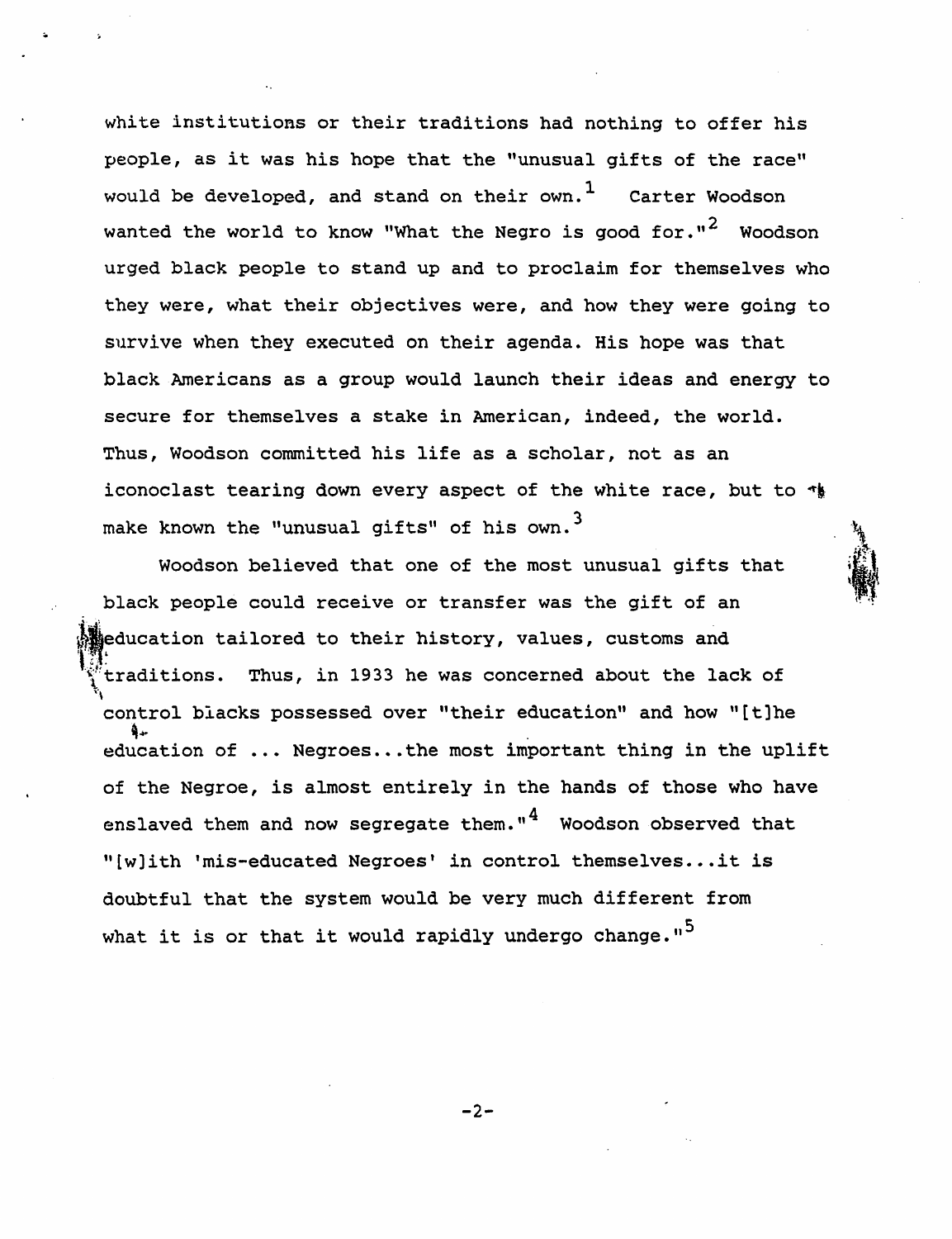Woodson believe that history, values, customs, and therefore, the security and the amplification of the metaphysics of black people would be effected through proper education and from the unusual gifts from the mind of black scholars. Woodson feared that the day would come when blacks would become so mis-educated that they might be of "no service to themselves and none to the white man."<sup>6</sup>

To understand Carter G. Woodson is to understand the obligation to inspire, revere, and support the black scholar. The essence of Woodson is the act of scholarship, not the status<br>as a scholar. His objective as a scholar was to record the<br>gift of black humanity as identified and projected through the  $$ as a scholar. His objective as a scholar was to record the gift of black humanity as identified and projected through the<br>unusual interpretation of the black scholar. His aim was to expose the hidden, clear the blurred, and make visible to the hatural eyes for all to see the unusual gifts of black people.  $^7$ Woodson was fully aware of his own limitations to find, interpret and to write about the very historical contribution seen through his eyes, yet made impossible to disseminate by the written word. Woodson knew that without several black scholars to "tell the story" of black progress, that the real story would not be told. This concern caused Woodson to write that "[t]he failure to record and publish such records accounts for our ignorance of some of the most important family history in America<sup>)</sup>would be tragic.  $8$  Woodson viewed the black family as a unusual gift and sharply criticized other black scholars, such as E. Franklin Frazier, who he said had fallen "under the influence

·'I'r.;!

-3-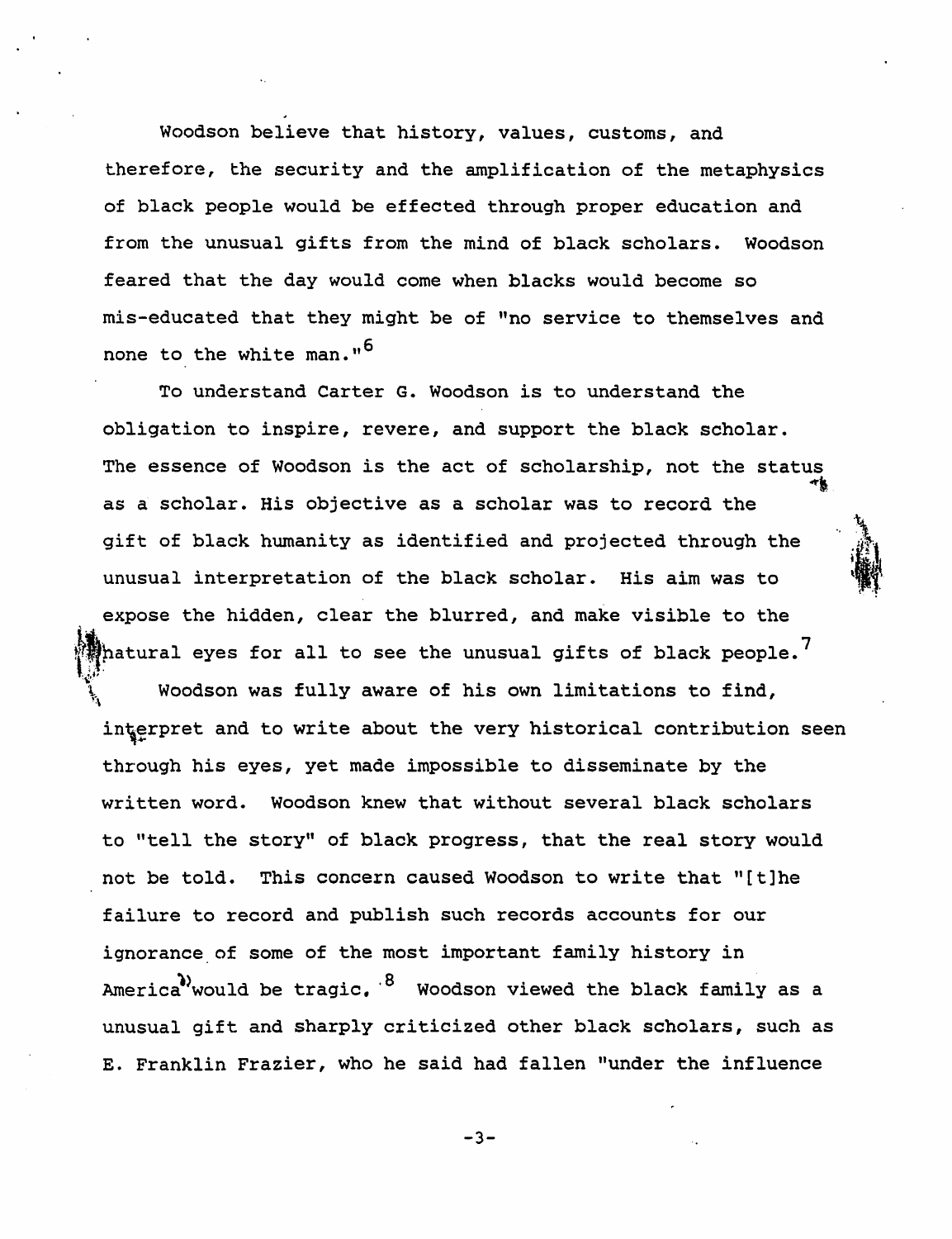of the unenlightened department of sociology of the University of Chicago."<sup>9</sup> Woodson, even in the face of economic and social issues that tended to break-up black families, sought to preserve the authentic wholesomeness of such families and the people that were produced from those families. The tendency of white writers to accenuate the negative was viewed by Woodson as a misrepresentation of the black family, as a "cloud of slander." $^{10}$ 

Because the history and the achievements of blacks was excluded from or misrepresented in American and world literature by design or ignorance, Woodson set out to fill this void in 1915 when he established The Association for the Study of Negro Life and History. However, Woodson discovered that even *"[i]n* the Capital of the Nation it has been extremely difficult to bring the educational authorities to the point of taking the study of the \Negro seriously," even among the' blacks serving on the Board of Edugation of the District of Columbia.  $^{11}$  However, Carter Woodson, supported by concerned black scholars, the Association for the Study of Negro Life and History and a publishing press combined "to the publishing of history." $^{12}$ 

 $\mathbf{r}$ 

Woodson was not about the business of publishing popular history, nor in making people important at their asking. The objective of his scholarship and that of the Association for the Study of Negro Life and History was to report "the truth and nothing but the truth [t]o fill the channels of information" in order to replace the misinformation about black people. $^{13}$  Woodson

-4-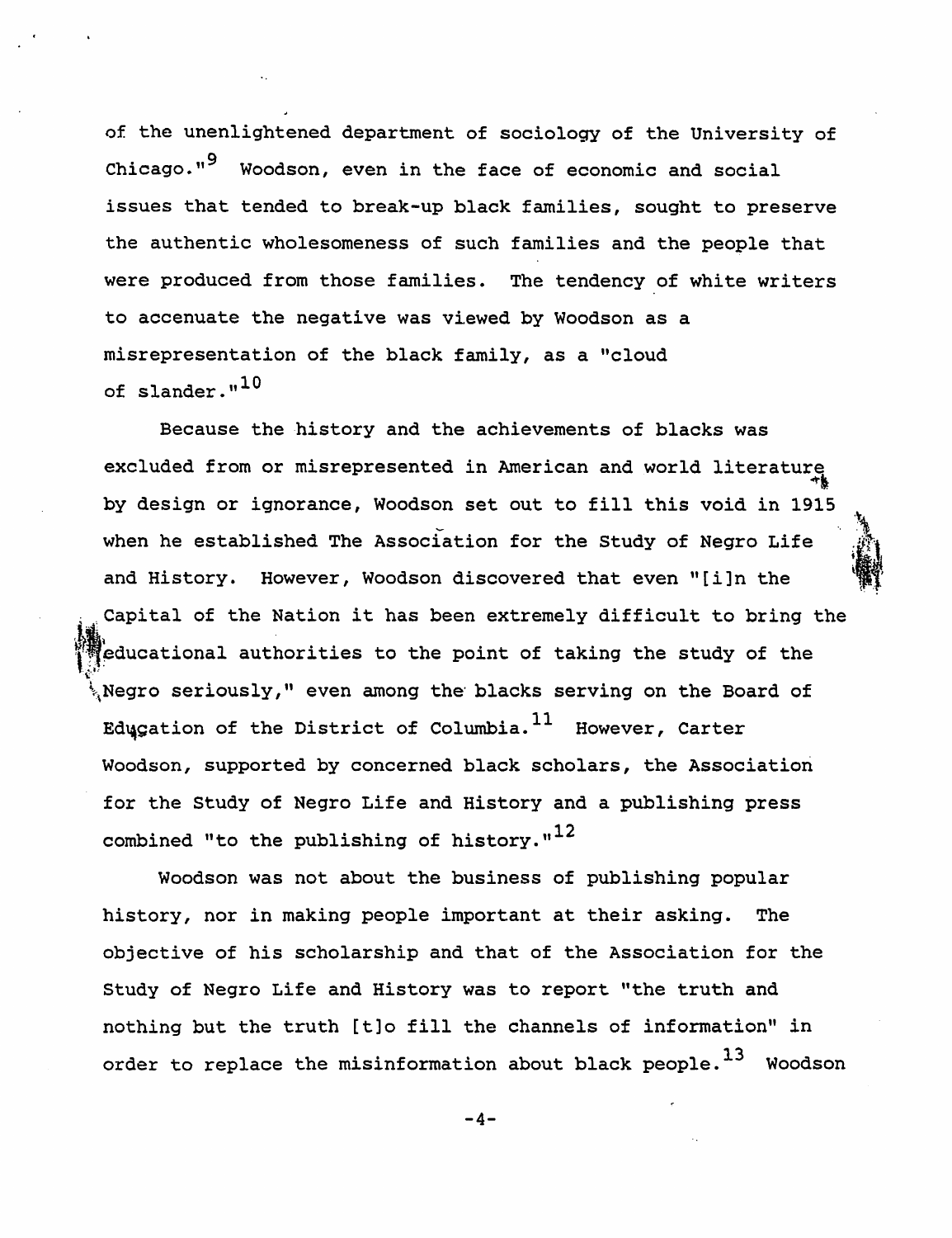spent the bulk of his time, as did other black scholars, searching the past as their guide to the future. He sought out and praised the new breed of historians who were better trained and interested in writing and teaching history as a profession.  $^{14}$ 

What was the will, the intellectual objective that Carter G. Woodson wanted understood? His will was that black people educate themselves about themselves and to produce capable scholars to write about their unusual gifts.

### Objective of Strong and Faithful Black Leaders

Woodson believed that black Americans needed strong ~t leadership from within their community. He knew that the "badges of slavery" lingered and the effects of slavery remained apparent in the black community. Apparently, he also sense, or perhaps observed that some black leaders, anxious to profit as spokesmen for their race, sold out their people in exchange for personal gain. This caused Woodson to write,

~

"Negro leaders must not only abstain from saying or doing anything to strengthen the hold of the Jim Crow, but they must actually attack the Jim Crow even if it means the loss of position and income. A chosen leader never looks out for himself. Only the superimposed leader takes this position."15

Woodson knew that poverty was one of the conditions that drove the poor to materialism, often at the expense of individual

-5-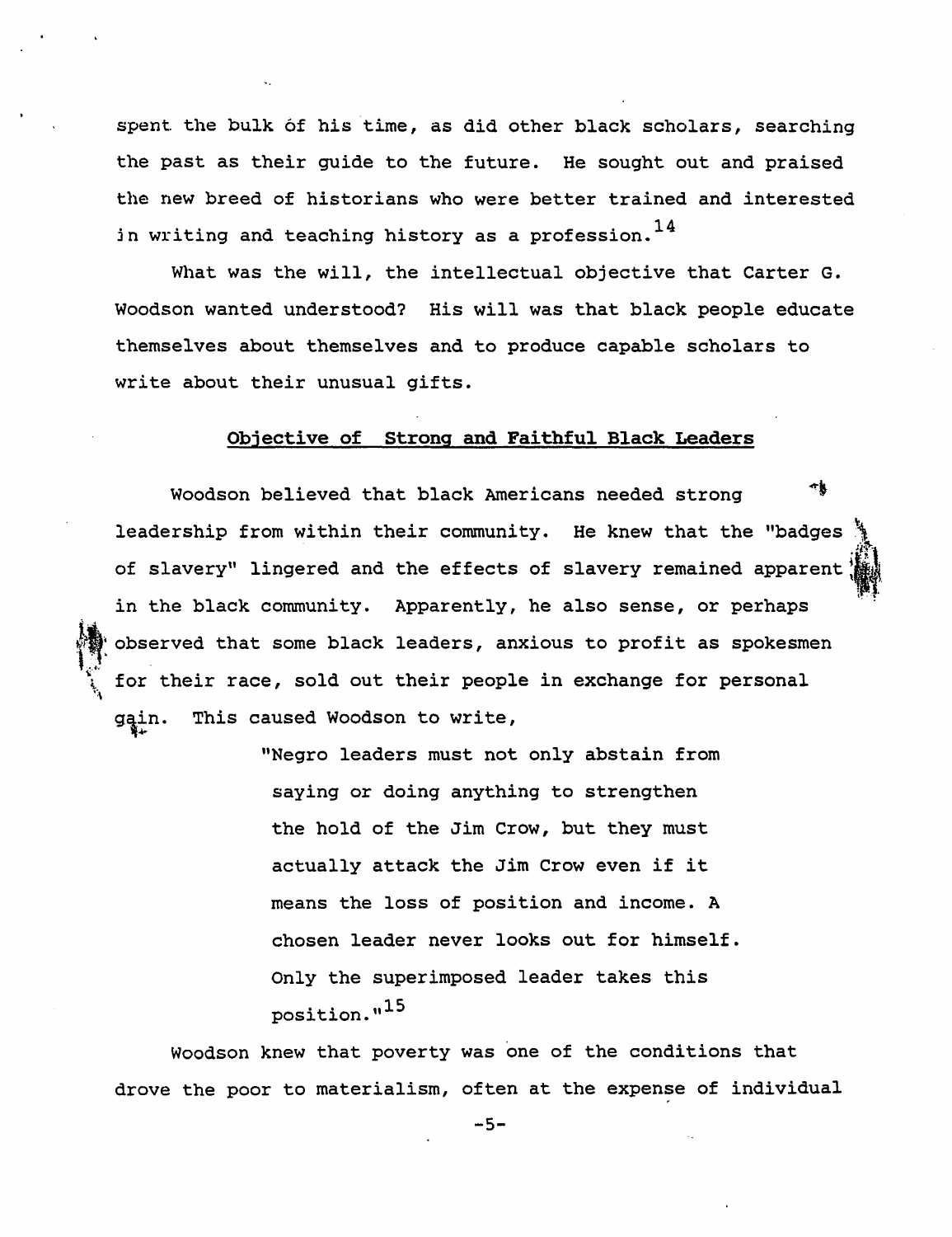worth and community pride. He did not want black youth, the ranks from which future leaders would emerge, to abandoned their heritage, their history or their moral obligation to assume the role of leader at some future time. Woodson dreaded the thought that "[p)overty in a world of fashions and fads [would drive) so many of our promising young men to sell out. $n^{16}$ 

What was the will, the intellectual objective that Carter G. Woodson wanted understood? His will was that there be an unbroken succession of strong leaders to fight against racism, and leaders who would never sell out their race on a promise that future ÷k. generations could buy back their liberty.

## Objective of Making The Fight for Democracy

To my knowledge Carter Woodson was not a politician. He never ran for public office. However, he revered the Democratic  $^4$ state. While critical of the progress of blacks in America during  $th^2$ \*1930's - 1940's, Woodson wrote that "[h]istory shows...that the advancement of the Negro toward recognition as a man does not lag far behind that of the underprivileged classes in Europe. $n^{17}$ It was Woodson's view that black Americans had won their right to participate in the political system by the efforts made to build the economy of the nation as slaves and the significant contributions that 178,975 black troops made "in turning the tide in favor of the Union and Freedom" during the Civil War. $^{18}$ Yet, *in* the 1940's it took militant demands to upgrade the status of blacks in the military. Woodson called the segregation of the races in the military, "shameful impudence." $^{19}$ -6-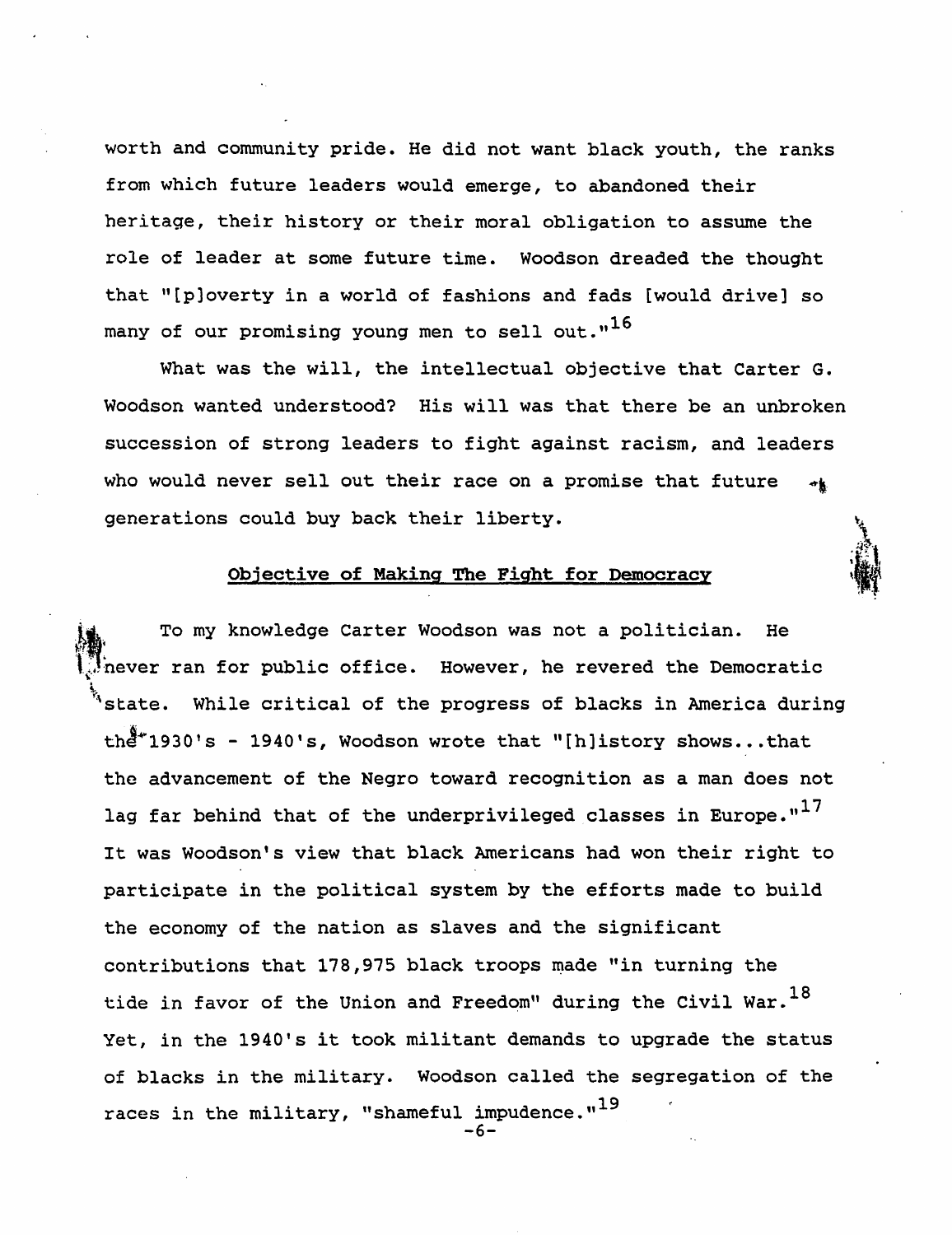Woodson observed and listen to the anger of blacks as they complained about the many political encumbrances to vote. However, Woodson reminded his black brethren, "In making the fight for democracy the Negro himself must be sure that he is sincere. Most Negroes talking about democracy never have a serious thought as to its meaning and its demands." $^{20}$  Woodson was equally critical of the reluctance of white people to support black candidates for public office. In 1944 Woodson wondered when, if ever the time would be "ripe for the Negro to assume political leadership in this country".  $21$ 

In 1944 Woodson wrote that it was "conceded that Negroes [held] the balance of power in the pivotal states and [could] determine who shall or shall not be President of the United  $\mathcal{L}_{\mathbf{a}}$ ;<br>() States."<sup>22</sup> However, because blacks did not vote, or diluted their vote "in return for appointment to three or four insignificant  $\int_{\gamma}$ jobs," $^{23}$  the nation moved forward and black people moved baqkward. Woodson's view was that "proper recognition...would justify the appointment of at least one Negro to a position in the cabinet."<sup>24</sup>

 $\,$ 

What was the will, the intellectual objective that Carter G. Woodson wanted understood? His will was for blacks to combine their political power as a usual act of living in a democracy, and to learn more about the political fabric of government in order to assume positions of local and national leadership when more doors of opportunity opened.

-7-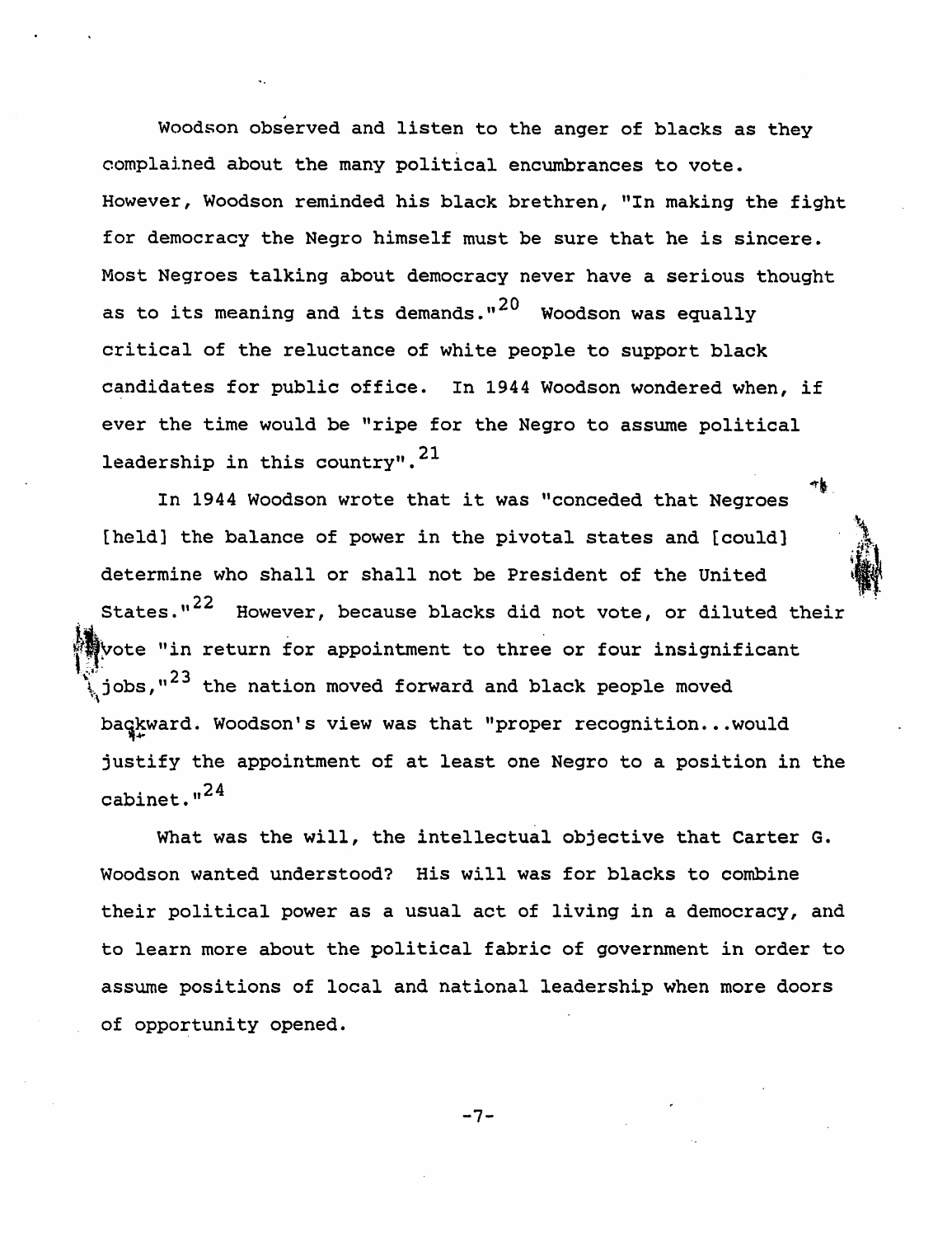## Objective of The Importance and Effect of u.s. Foreign Policy

Carter G. Woodson lived through two World Wars. He was fully aware of the importance that foreign policy played on the lives of his people. American foreign policy had carried black citizens to 'foreign soil to defend America's vital interests. Woodson said, "In order that Negroes in the wars of the future may fight for their own advancement rather than to their detriment, they must so register their will in the Federal Administration as to influence its foreign policy."<sup>25</sup> Woodson looked to Africa as the primary reason that blacks had to become more informed about foreign policy.<sup>26</sup> Woodson understood as early as 1945 the ramifications of apartheid in South Africa. He pointed out that ~~IThe so-called representatives of the Natives in the South African Union Parliament through white persons designated for this purpose has turned out be a farce." Woodson continued, "The very fact that a Negro cannot sit in that body means keeping the race in a defenseless position at the mercy of the tranducer and the  $explotter.$ <sup> $127$ </sup>  $i \in \mathcal{N}$ 

 $-$ 

'J  $\ddot{u}$ 

Woodson believed that racism in any nation was reason enough for black Americans to express their concerns about America's foreign policy, should it support the racist policies of other nations. In 1944 Woodson criticized and urged the American government, in futherance of America's democratic ideals, to criticize England when the policy of segregation was advance there. 28

-8-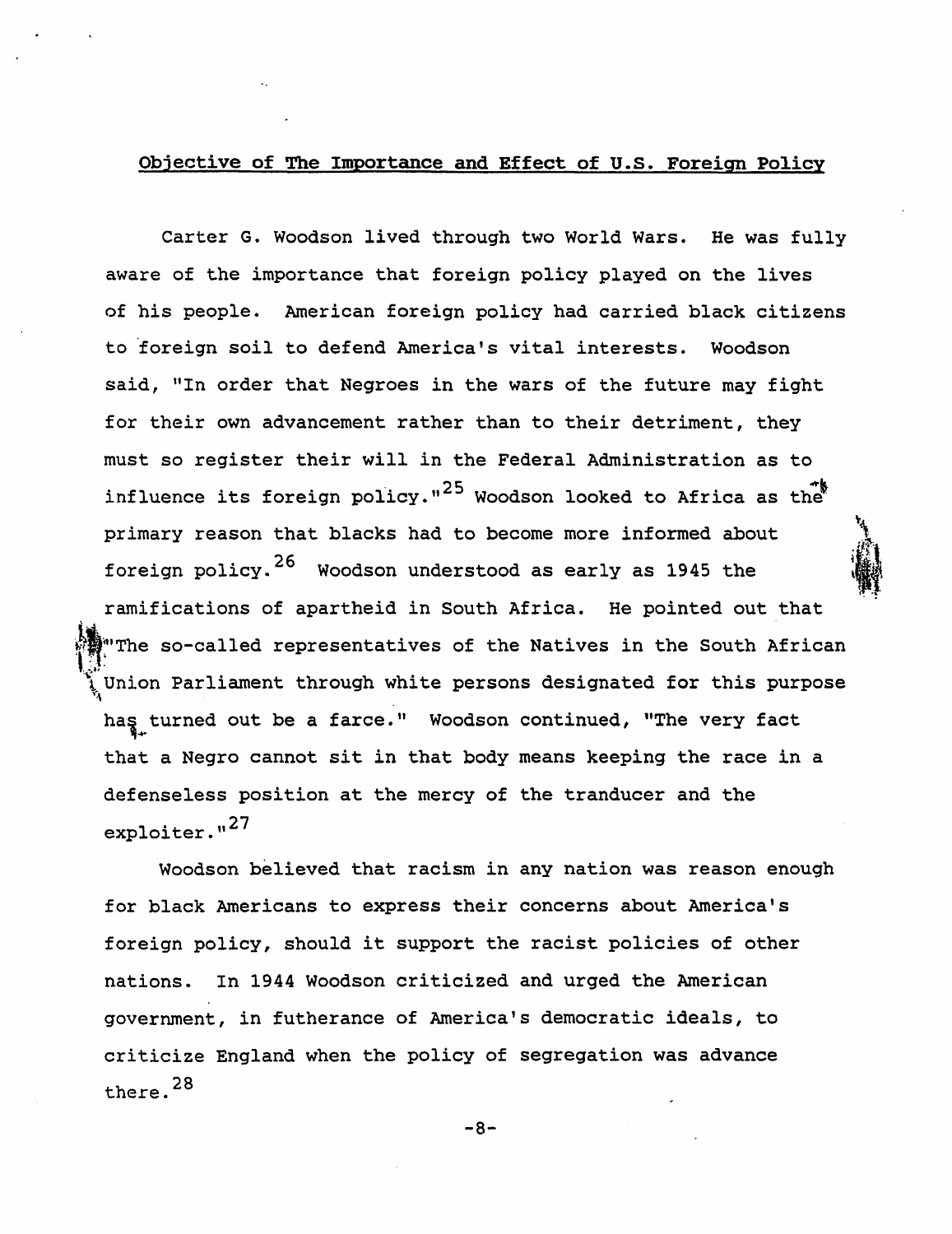What was the will, the intellectual objective that Carter G. Woodson wanted understood? Woodson wanted black Americans to be informed about the effects of American foreign policy on Africa, particularly Southern Africa and to erase the existing erroneous notion that black Americans should have no say in the direction of their government's foreign policy.

## Objective of Adherence to The Principle of Self SufficiencY

Carter Woodson believed that black people would save themselves from racial oppression if they stood up and faced racism and voted it out of office. Woodson was a great advocate of self-help, also. He instructed black people to stop listening to politicians tell them that they were poor. Woodson's message was that, "It is a mistake to say that the Negro of this country have no money."<sup>29</sup>

'", i •. !:i ~ .. ~. \ \ .  $\mathbf{r}$  ,  $\mathbf{r}$ 

\. \ Woodson believed that once black people recognized and understood their potential economic power in America that social and political change would follow. He also believed that blacks would build businesses in their own communities. Woodson urged blacks to educate themselves about business so as not to leave "the field to the ignorant and unscupulous to destroy the confidence of the masses who may be successfully led by honest and efficient leaders."<sup>30</sup> Woodson believed that self-help, not

-9-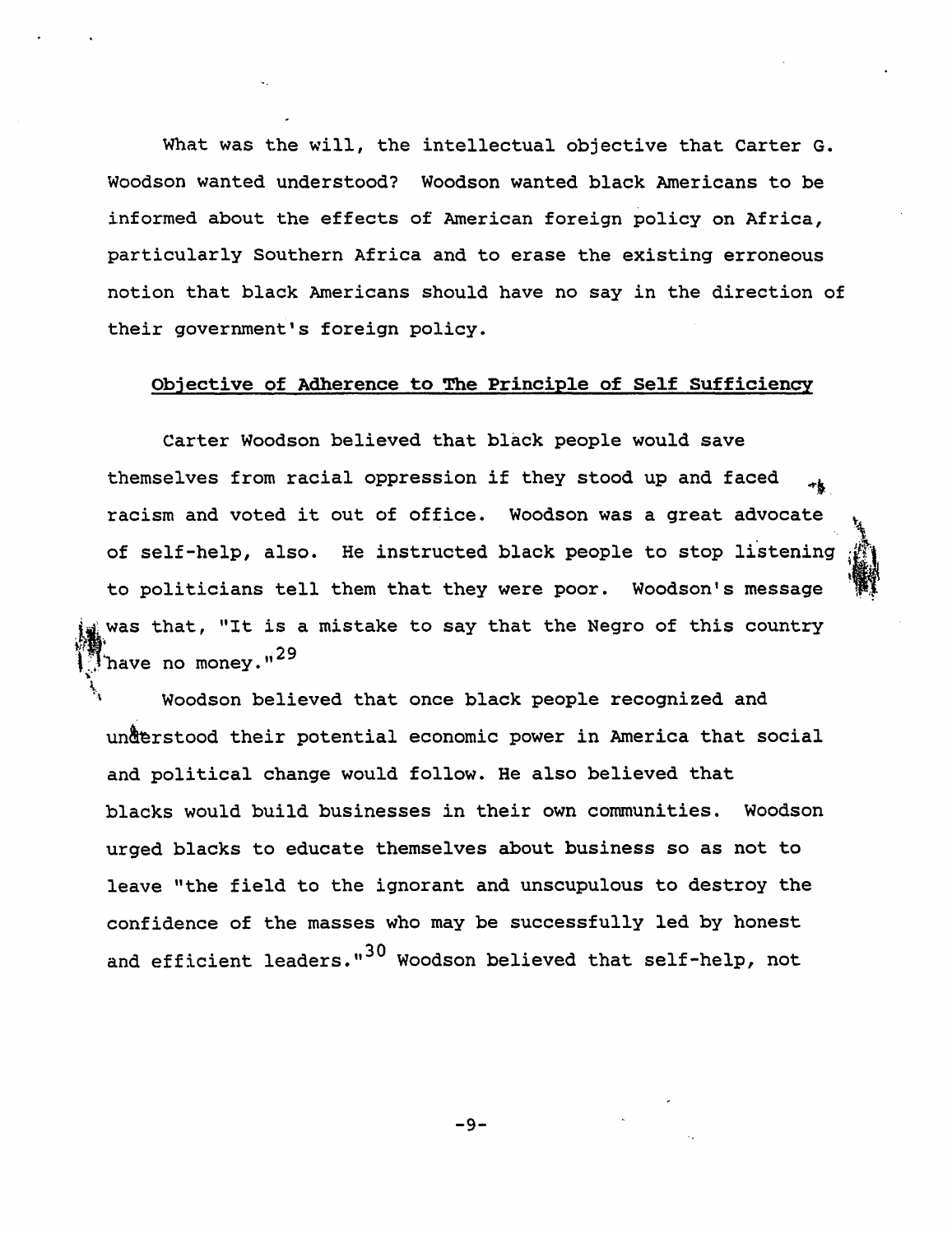dependency was the ticket to economic liberty in America, a point that he emphasized in 1944. Woodson said,

> "If the Negro will learn to do more for himself and depend less on others, he will have a better chance for establishing an immunity against another sort of vicious control. For example, segregation while restricting the Negro to the ghetto permits nevertheless a sufficient number of white men to fleece the Negro community through the business establishments maintained on the corners of the streets and up and down the alleys where they are permitted to dwell. $1.31$

Woodson's view was that blacks should not imitate "the exploiter," the "stores of foreigners who prosper," and "acquire the property in which their victim lives  $\dots$ ...<sup>32</sup>

A part of Woodson's message for self sufficiency was the notion that "the Negro learn to save their income and invest it properly."<sup>33</sup> If blacks saved and invested their funds Woodson asserted, "they [would) become sufficient unto their own needs and [would] be able to present a solid front against those so long accustomed to keeping down  $\ldots$  all oppressed peoples." $^{34}$ 

-10-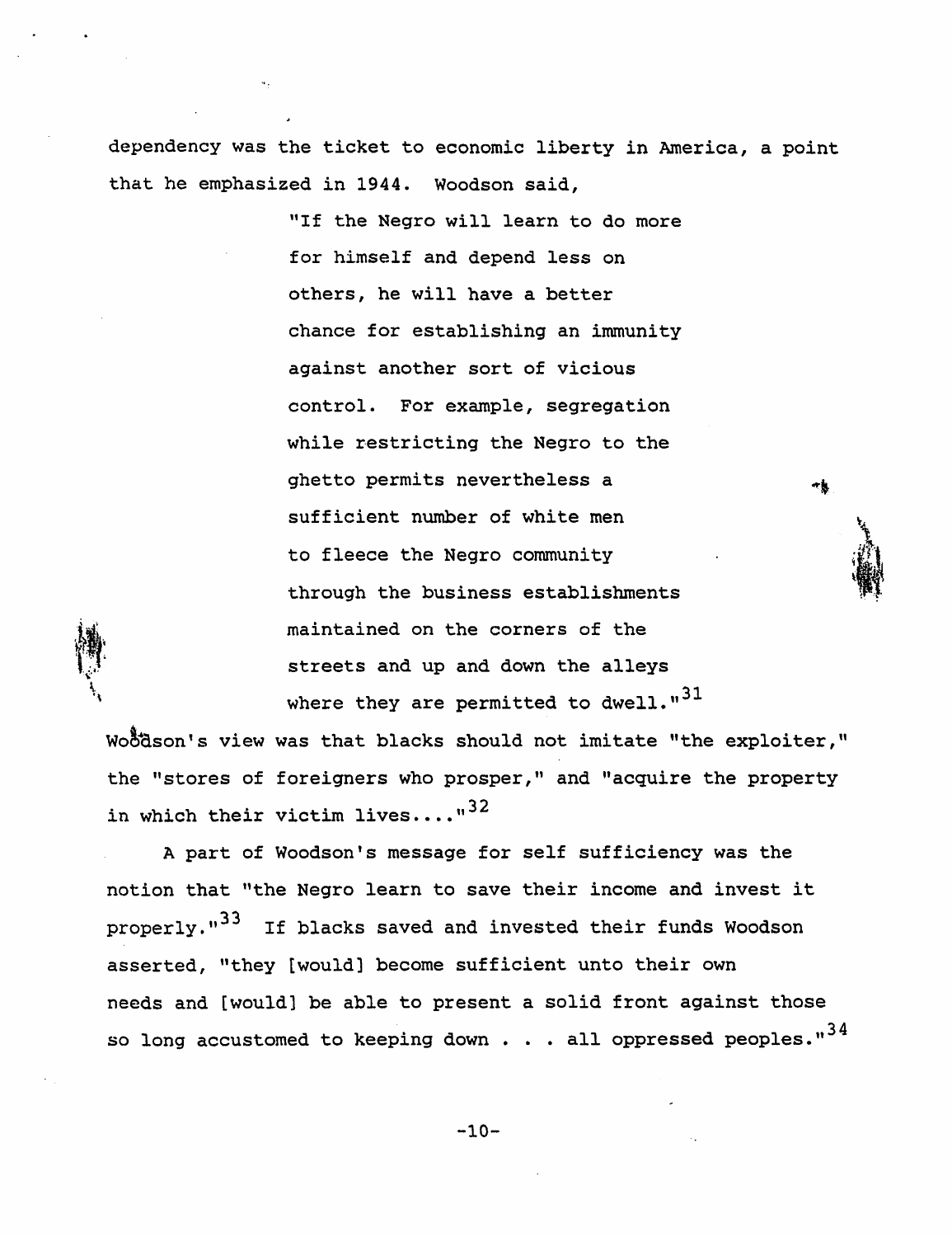What was the will, the intellectual objective that Carter G. Woodson wanted his people to understand? Woodson's message was that black people must become self - sufficient in order to achieve economic liberty. Woodson's words speak for themselves.

> "If the Negro expects to look outwardly eternally for employment to those who keep his name always at the bottom of the list of eligibles his future *is*  along a dark and difficult road. Those who have no capacity to become to some extent sufficient unto themselves will never have much of this world, and will be forever subject to that inexorable law that to him that hath it shall be given and from him that hath not shall be taken away even which he seemeth to have. This defeatism has been the cause of the failure of the Negro to figure conspicuously in the business world." 35

 $\int_{\mathbb{R}^d}$ 

:<br>...  $\cdot$  .  $\cdot$  .  $\cdot$  .  $\cdot$  .  $\cdot$  .  $\cdot$  .  $\cdot$  .  $\cdot$  .  $\cdot$  .  $\cdot$  .  $\cdot$  .  $\cdot$  .  $\cdot$  .  $\cdot$  .  $\cdot$  .  $\cdot$  .  $\cdot$  .  $\cdot$  .  $\cdot$  .  $\cdot$  .  $\cdot$  .  $\cdot$  .  $\cdot$  .  $\cdot$  .  $\cdot$  .  $\cdot$  .  $\cdot$  .  $\cdot$  .  $\cdot$  .  $\cdot$  .  $\cdot$  .  $\cdot$  $\mathbf{y}_{\perp}$ 

۰k

#### Conclusion

ğ.,

There is much to celebrate as the Association for the Study of Afro Americans Life and History reaches its seventy-fifth year. A part of this celebration commands a review of the words that Carter G. Woodson wrote and a closer examination of their meaning and the objectives of his will.  $36$ 

-11-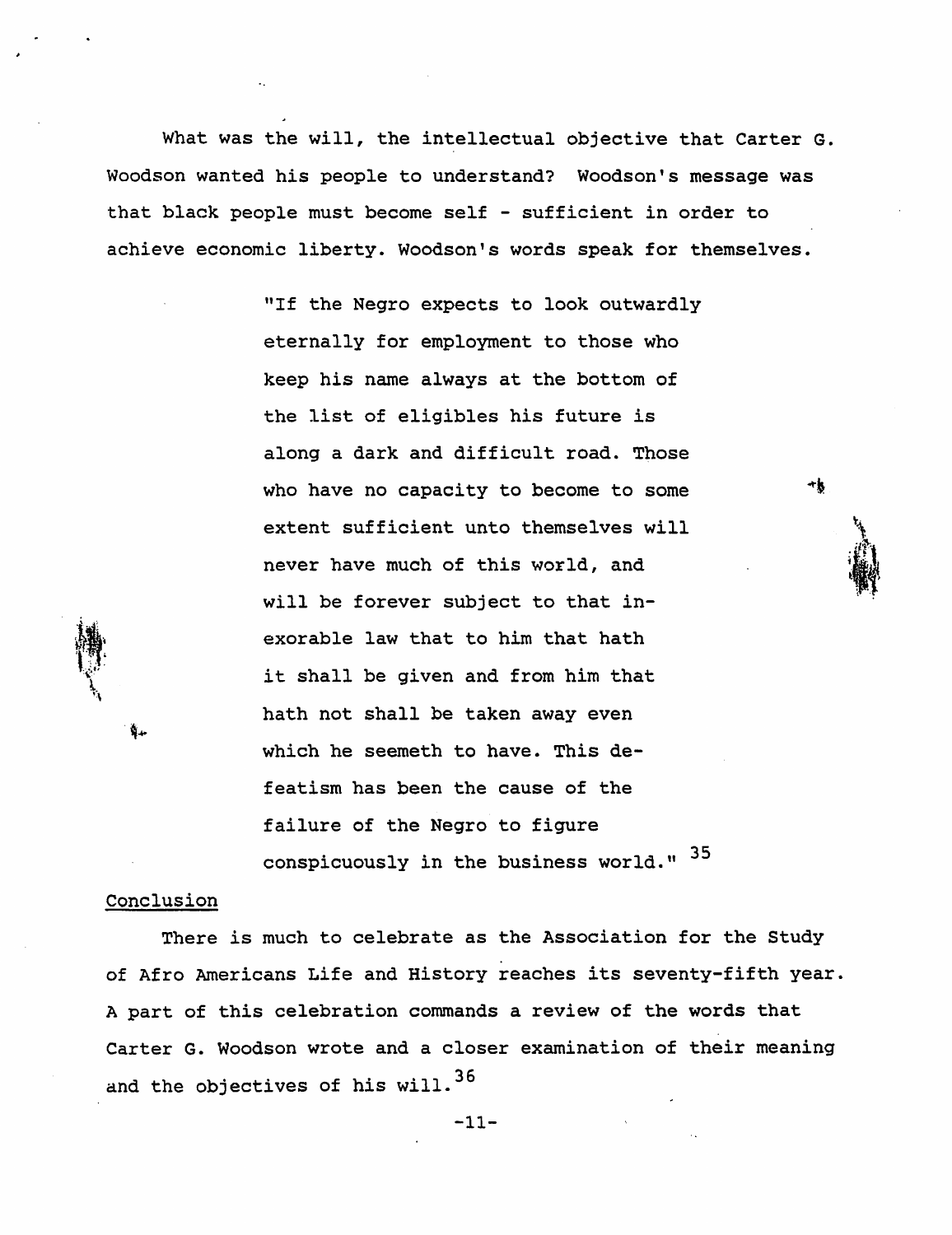E'ND NOTES

<sup>1</sup> Carter G. Woodson, Mis-education of the Negro 7 (1933).  $2$  Ibid.  $3$   $\underline{Id}$ . at 8.  $4$  Id. at 22.  $5$  Id. at 23.  $6$  Id. at 24. 村. <sup>7</sup> Woodson, The Great And The Near-Great, 8 The Negro History Bulletin 120 (Feb. 1945). (According to W. Leanna Miles, "Dr. **Builetin** 120 (FeD: 1949). (According to M: Beanna Miles, though their is no by-line." Most of the articles herein cited are edtorials from the Negro History Bulletin supplied to the author by Ms. Miles, and credited to the authorship of \* Carter G. Woodson. Discussion by author with Ms.<br> \* Miles, the oldest living staff person at the Associated Publishers, Inc., May 4, 1989 ). t  $\ddot{\phantom{0}}$ <sup>8</sup> Khid. See also, Vols. 1 and 2, The Afro-American Family (no date) (W. Leanna Miles, editor). 9 Ibid.

 $\mathbf{z}$ 

 $\sum_{i=1}^{N}$ 

**indicate** 

 $\mathbb{R}^n$ 

- 11 Woodson, Supplementing Nothing 8 The Negro History Bulletin 143-144 (1945).
- 12 Woodson, Questions Answered, The Negro History Bulletin 185 ( May, 1945).
- 13 Achievement And Recognition, 8 The Negro History Bulletin 122 (March, 1945).

<sup>10</sup> Ibid.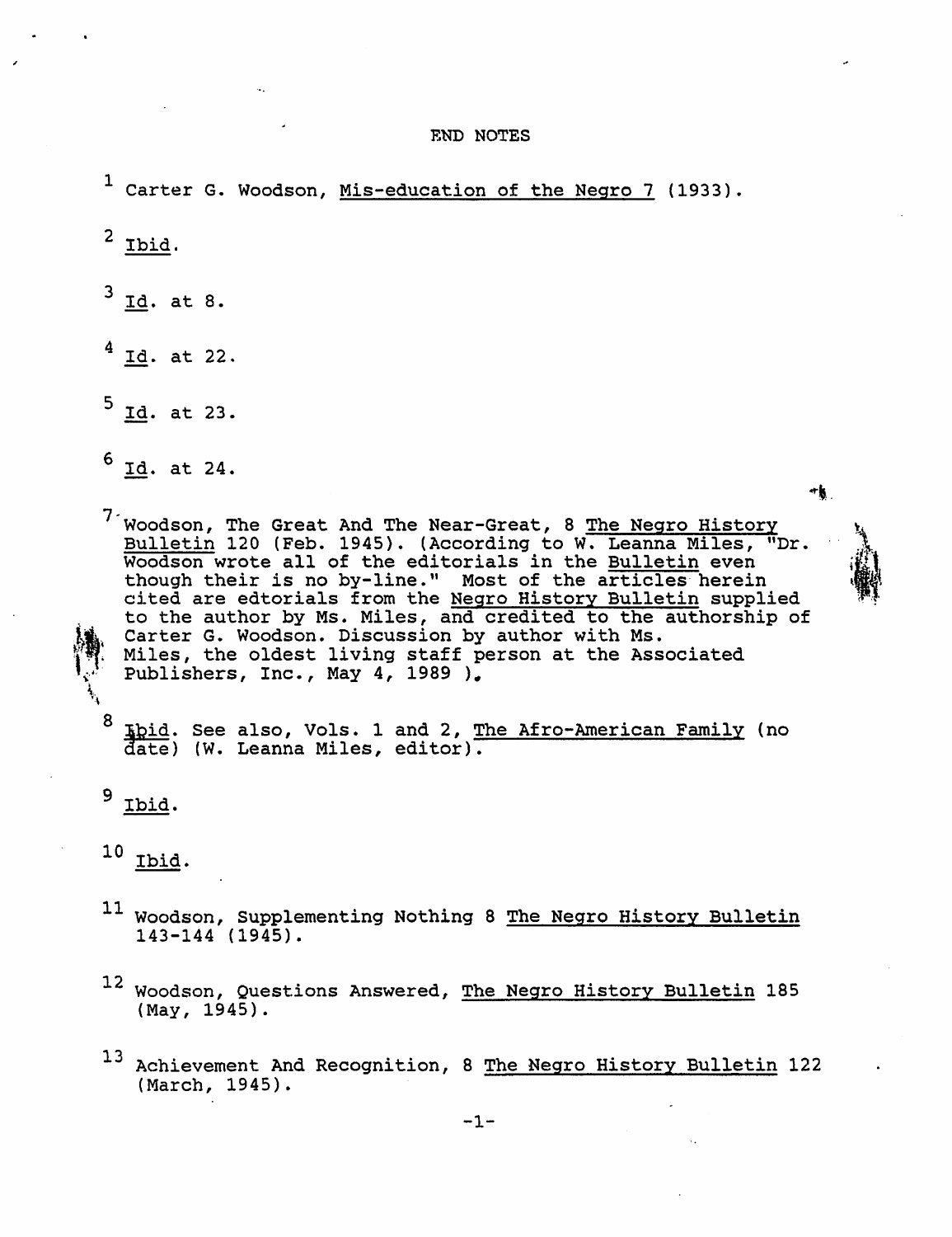- 14 Woodson, Negro Historians of Our Times, 8 The Negro History Bulletin 155 (April, 1945). (Woodson mentioned Madeline R. Morgan, Jane Shackelford, Stering A. Brown, James A. Porter, Rayford W. Logan, John H. Franklin and Benjamin Quarles). See Courtland Milloy, We Need Black Historians, Washington Post, Jan. 15, 1989 at B3, col.5; Rene Sanchez, D.C. Schools Seek to Rekindle Flame of Pride in Black Heritage, Washington Post, April 23, 1989, at B1, col. 2.
- 15 Woodson, The Negro Must Be Sincere In His Demands For Democracy, 8 The Negro History Bullitin 96 (Jan., 1944).
- 16 Woodson, Misrepresenting the Negro, The Negro History Bulletin 144 (March, 1944).
- $^{17}$  Woodson, The Open Door to Civic Honors, 8 <u>The Negro History</u> Bulletin 123 March, 1945).
- $18$  Woodson, Gains and Losses In Retrospect, The Negro History Bulletin 200 (June, 1944).

h 1-  $\sum_{k=1}^{N}$ 

1. il

- $19$  Id. at 202.
- $20$ \,";.1 Woodson, The Negro Must Be Sincere In His Demand for Democracy, 8 The Negro History Bulletin 96 (Jan., 1944).
- $2\frac{m}{4}$  Woodson, Democracy or Empire, Which Shall It Be? 8 The Negro History Bulletin 72 (Dec., 1944).

 $22$  Ibid.

- $23$  Ibid.
- $24$  Ibid.
- 25 Woodson, Democracy or Empire, Which Shall It Be? 8 The Negro History Bulletin 72 (Dec., 1944).
- 26 Woodson, The Cooperation of Persons of African Blood, 8 The Negro History Bulletin 96 (Jan., 1945).